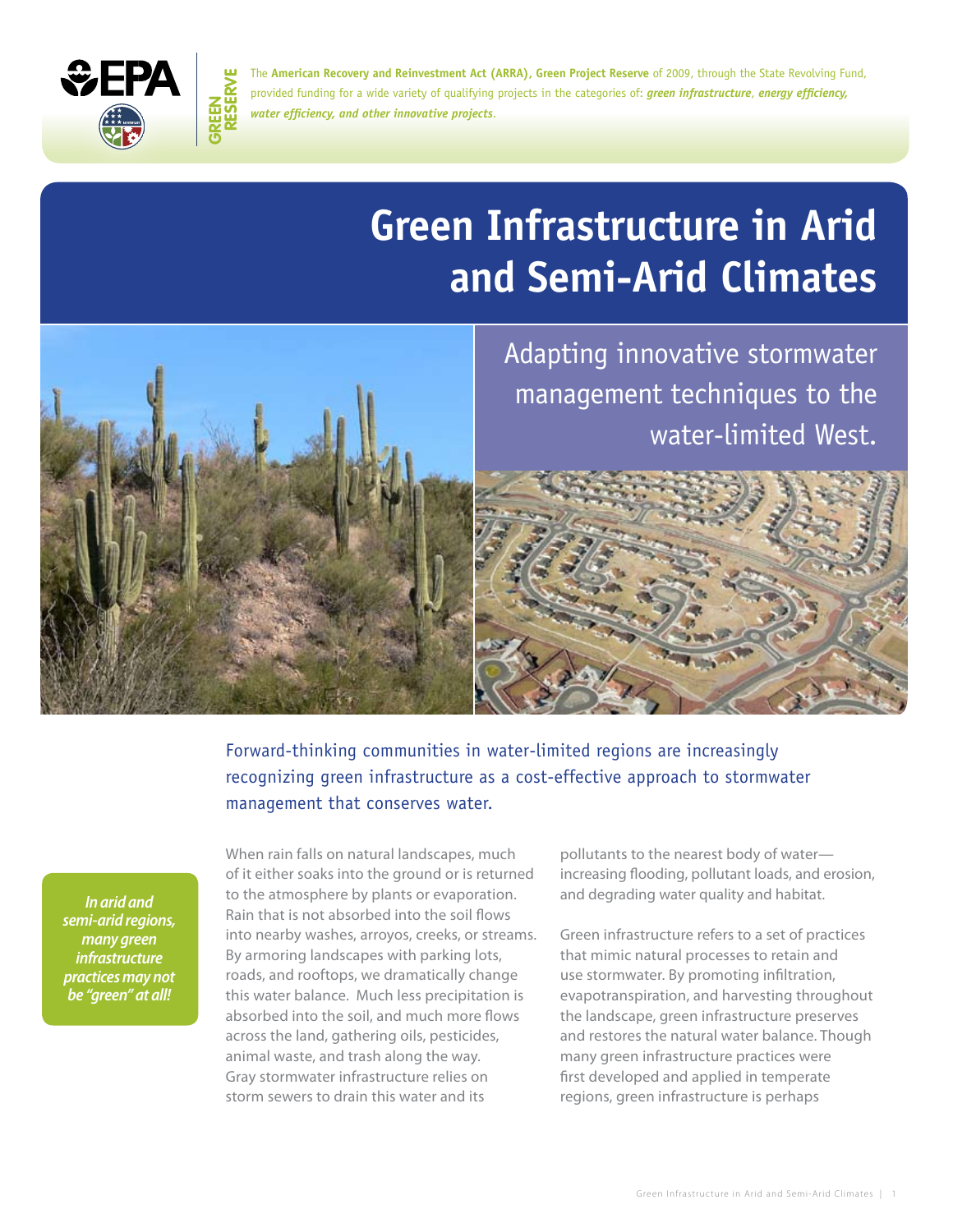even more relevant in arid and semi-arid design professionals in these water-limited infrastructure as a cost-effective approach not only to stormwater management, but to water conservation as well. This guide discusses the drivers, applications, and design of green infrastructure in arid and semi-arid regions. climates. Communities, researchers, and regions are increasingly recognizing green

*In the 1920s, approximately 5% of precipitation in the Los Angeles region flowed to the sea. Today, extensive impervious cover and massive stormwater conveyance systems deliver 50% of the rain falling in the region to the sea, even as more than 80% of the city's water demand is met by costly imports from distant locations.*  $1,2$ 

### **BENEFITS OF GREEN INFRASTRUCTURE**

 Although this guide views green infrastructure but can conserve water, recharge groundwater, environmental benefits create more sustainable the multiple benefits of green infrastructure. through the lens of stormwater management, green infrastructure can provide many environmental, social, and economic benefits. Green infrastructure not only reduces runoff, conserve energy, and improve air quality. These cities and towns, and translate into significant social and economic gains. This section reviews

#### EnvironmEntal bEnEfits

- precipitation falls will reduce runoff and • **Reduces flooding:** Increasing infiltration, evapotranspiration, and storage where flooding.
- • **Improves water quality:** Reducing runoff and allowing runoff to be treated by soils and vegetation will reduce pollutant loads to receiving water bodies.
- adapted plants that thrive on infrequent • **Provides habitat:** Native and droughtprecipitation can provide habitat for native birds and insects.
- Removing pavement and planting vegetation can cool and shade urban neighborhoods • **Reduces the urban heat island effect:**  in the hot summer months.
- mitigate smog formation by reducing • **Improves air quality:** Urban vegetation removes pollutants from the air and can temperatures.
- • **Mitigates global warming:** By sequestering CO2 concentrations and mitigate carbon dioxide in soils and plant biomass, urban vegetation can reduce atmospheric global warming.
- • **Increases groundwater recharge:** In many conveyance systems reduce the amount reduce impervious cover and enhance infiltration can increase the flow of water to the groundwater. The Los Angeles Basin green infrastructure practices that infiltrate increase groundwater recharge in the Los Angeles region from 16% of annual rainfall to 48%. Despite concerns about the impact of stormwater recharge on groundwater quality, studies have consistently demonstrated that soils are very effective in removing conditions will shape the effect of green infrastructure on groundwater recharge in each region, but the impact of extensive cities and towns in the arid and semi-arid West, impervious cover and engineered of precipitation that enters the groundwater store. Green infrastructure practices that Water Augmentation Study (WAS) for instance, estimates that the installation of the first ¾" of rainfall on each parcel could priority pollutants from stormwater.<sup>3, 5</sup> Local implementation can be substantial.

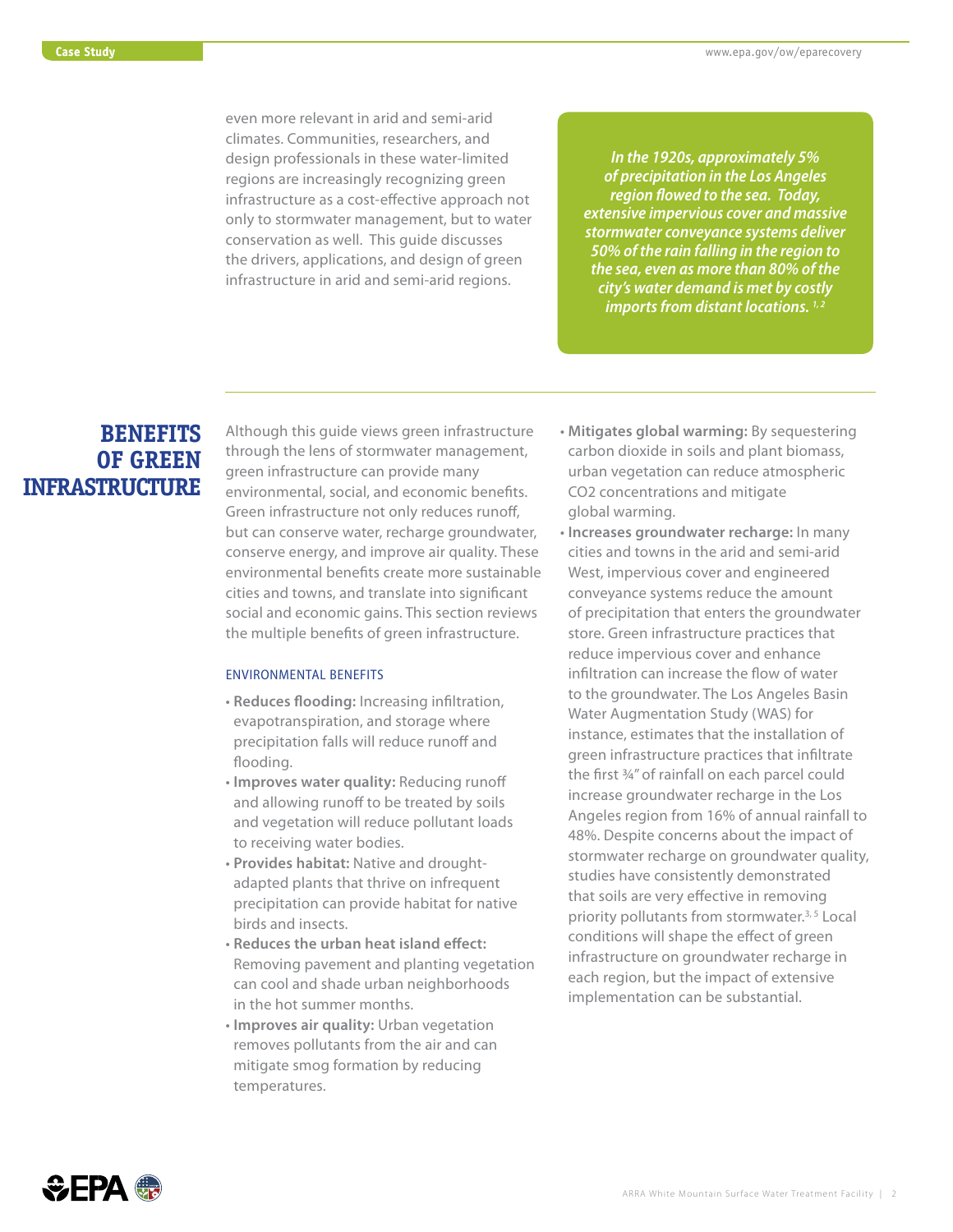## **OF GREEN INFRASTRUCTURE**  cont.

- temperatures and cleaner air can dramatically improve health, particularly for children and the elderly. More pedestrian-friendly • **Improves public health:** Cooler summer landscapes can also promote physical activity.
- • **Beautifies neighborhoods:** Private gardens and public rights-of-way irrigated with passive and active rainwater harvesting can create beautiful landscapes.
- • **Calms traffic:** By reducing street widths and introducing curves, green street techniques can slow traffic.
- • **Builds communities:** By beautifying neighborhoods and creating a unique sense may even work together to integrate green of place, green infrastructure practices can increase neighborhood interaction. Neighbors infrastructure into their neighborhood.

#### Economic bEnEfits

- Passive rainwater harvesting and drought adapted plants will reduce the cost of • **Reduces landscape maintenance costs:**  irrigation and maintenance.
- arid and semi-arid Southwest, groundwater groundwater recharge can provide significant costs or increased water imports. The Los • **Increases groundwater resources:** In the resources comprise ~55% of the water supply. Green infrastructure practices that increase cost savings by averting increased pumping

 based practices distributed across the region could increase groundwater recharge by 384,000 acre-feet per year—more than 1.5 times the volume captured by centralized spreading grounds. Based on the cost of the current water supply, the study estimated the corresponding value at approximately \$310 **BENEFITS** SOCIAL BENEFITS **Angeles WAS concluded that infiltration**million per year.

- • **Reduces water imports:** Many cities and of water from great distances to meet their water demand. By reducing landscape irrigation, green infrastructure can reduce towns in the West depend on costly imports water demand and water imports.
- • **Reduces energy use:** The energy required cost savings would not be trivial. The Natural to import, treat, and distribute municipal water could be significantly reduced by using precipitation where it falls. The energy and Resources Defense Council (NRDC) estimates that transportation and treatment of water consumes 19% of all electricity in the state of California.4

*In Los Angeles, enhancing groundwater recharge through green infrastructure practices could supply approximately \$310 million worth of water per year.* 



The green roof installed by EPA Region 8 provides welcome open space in the heart of the city. *Photo courtesy of Greg Davis.* 

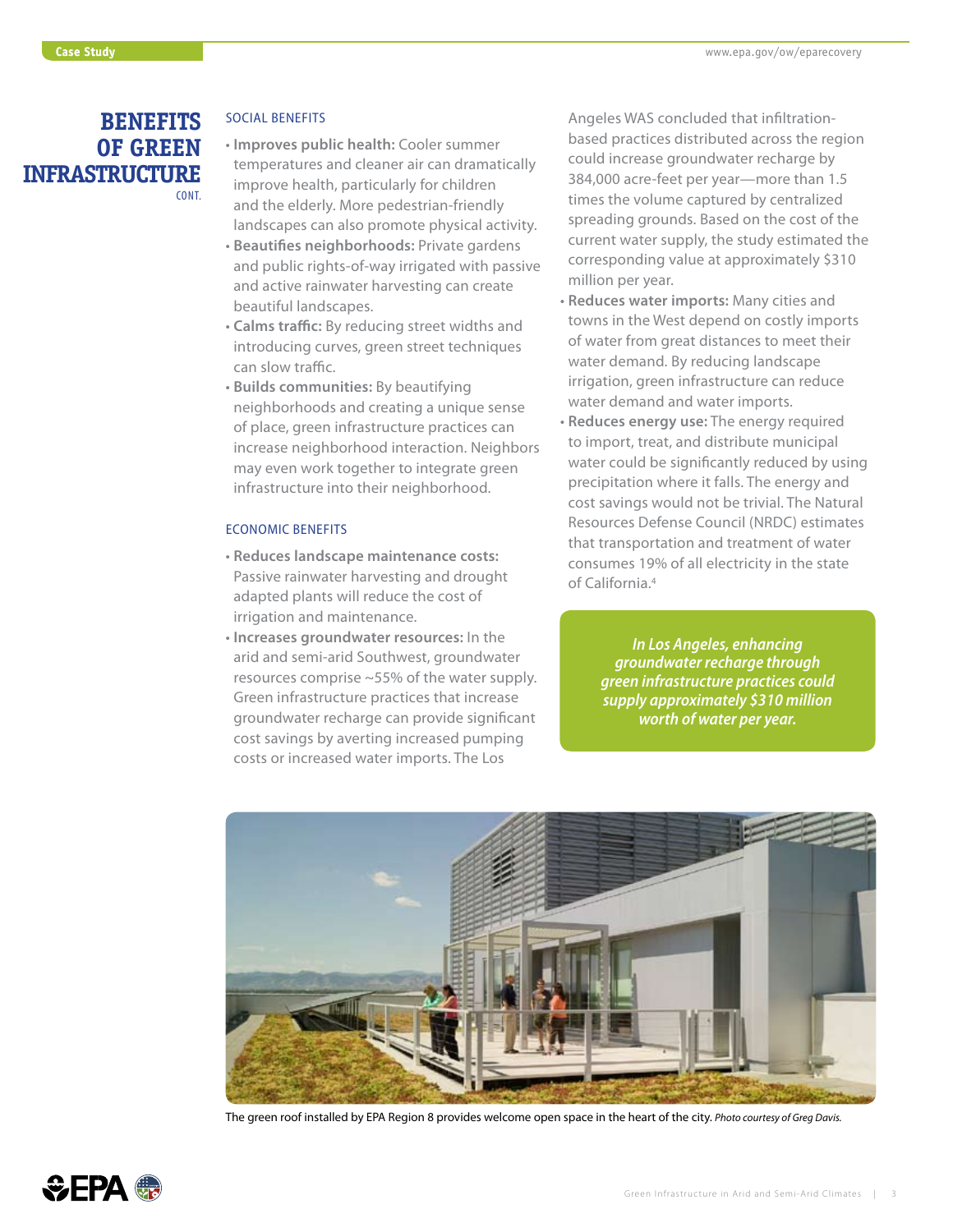### **APPLICATIONS OF GREEN INFRASTRUCTURE**

 to stormwater management that can be applied in a range of climates and at a range of different scales. This section discusses the many Green infrastructure is a versatile approach practices that can be applied in arid and semiarid regions, from the scale of a single building to the scale of a neighborhood or watershed.

 Rain gardens (or bioretention cells) are vegetated depressions that retain and treat

Unlike conventional gardens, rain gardens

runoff from rooftops, sidewalks, and streets.

### rain GardEns

the rainwater.



Active rainwater harvesting in Tucson, AZ.



Passive rainwater harvesting in Tucson, AZ. *Photo courtesy of Watershed Management Group.* 



Subsurface infiltration basin in Rancho Mirage, CA. *Photo courtesy of RGA Landscape Architects.* 

 important role in both water conservation Rain garden design is based on three simple components: a drainage area that collects rainwater, a distribution system that connects and stormwater management. the drainage area to the receiving area, and

a receiving area that retains and infiltrates

 irrigation accounts for about 40% of municipal water demand, rain gardens can play an

receive most of their water from precipitation. In the arid and semi-arid West, where landscape

 Rain gardens should be sited to treat as much impervious area as possible, and sized to match the volume of soil storage with the may be required to increase soil storage amendments may be required to increase soil water supply. The following section discusses techniques for selecting and maintaining extent of the drainage area. Excavation and accommodate plant roots, and soil water retention and maintain healthy plants. In arid and semi-arid regions, rain garden design must be conscious of the limited vegetation in water-limited regions.

#### SWALES.

 channels that retain and treat runoff from rooftops, sidewalks, and streets. Though As runoff flows through the swale, it is slowed Swales are vegetated or mulched earthen similar to rain gardens, swales are linear features designed to convey runoff downslope.

 by the vegetation or mulch, and may be infiltrated into the soil. Again, techniques for selecting and maintaining vegetation in arid and semi-arid regions are discussed in the following section.

*For more information on passive rainwater harvesting with rain gardens, swales, and other landscape features, see the City of Tucson's comprehensive Water Harvesting Guidance Manual, available at http://dot.tucsonaz.gov/stormwater/ education/waterharvest.php* 

#### Porous PavEmEnt

 and contaminant loads by allowing more precipitation to infiltrate into the soil. Porous permeable surface (often porous asphalt, porous concrete, or interlocking concrete that drains through the surface and layers of have shown that porous pavement treats the water that passes through the system quality benefit by removing the contaminants the volume of runoff. Porous pavement may Porous pavement reduces runoff volumes pavement systems generally consist of a pavers) and several layers of bedding. Water bedding infiltrates into the soil below. Studies by retaining oils and heavy metals. Porous pavement, therefore, provides a direct water associated with streets and parking lots, as well as an indirect water quality benefit by reducing also reduce irrigation demand by providing water to trees with extensive root systems.

#### RAIN BARRELS OR CISTERNS

 stormwater runoff and municipal water demand by storing rainwater from rooftops and other impervious areas for later use. The appropriate storage volume will depend on the roof area, rainfall, available space, and provide modest reductions in runoff volume and irrigation demand, larger rain cisterns or Rain barrels, cisterns, or tanks reduce other site conditions, as well as the system objectives. Whereas smaller rain barrels can

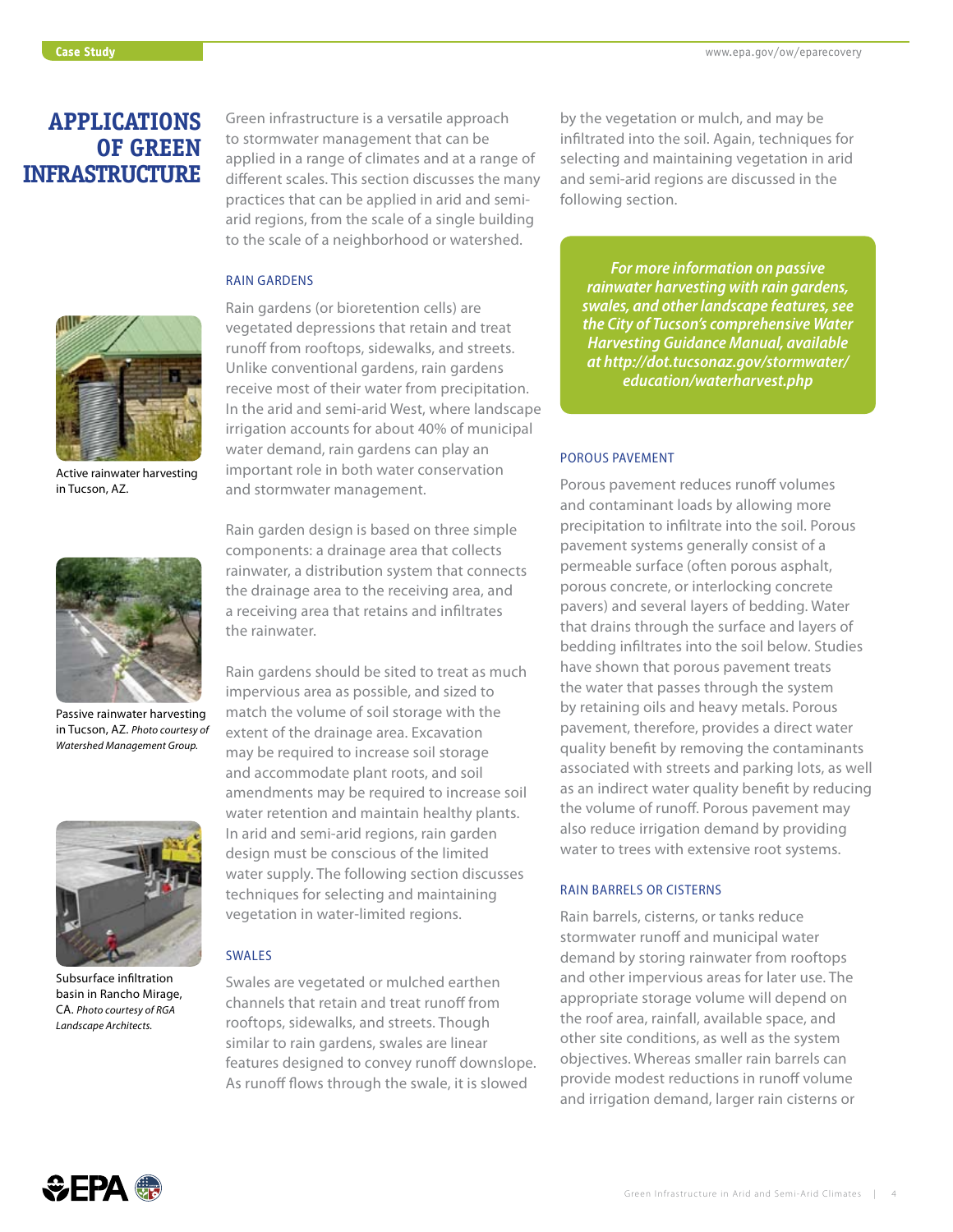### **APPLICATIONS OF GREEN INFRASTRUCTURE**  cont.



 Region 8 office in Denver, Green roof atop the EPA CO. *Photo courtesy of Greg Davis.* 



 Green street in Tucson, AZ. *Photo courtesy of Watershed Management Group.* 

 tanks can capture most rooftop runoff and wise landscaping could provide 50% of the irrigation demand for a 7,000-square-foot lot in Douglas County, CO. The cost of these systems, volume—particularly for underground storage systems, site owners must balance the multiple benefits of stormwater retention and water supply much of the irrigation demand. A 2007 study prepared for the Colorado Water Conservation Board, for instance, found that a 5,000-gallon cistern paired with waterhowever, increases significantly with storage construction. In sizing rainwater harvesting conservation against the costs of construction.

#### GrEEn roofs

 Colorado, for instance, retains more than As in temperate regions, green roofs in arid and semi-arid regions reduce and treat stormwater runoff. The green roof installed atop the EPA Region 8 Office in Denver, 80% of the rainfall it receives.

 When designed appropriately, green roofs arid regions. Though green roofs in these regions will require irrigation throughout their lifetimes, water efficiency can be significantly increased by adapting green roof designs. Irrigation requirements can be reduced by increasing growing media depth, planting applying drip irrigation. Municipal water demand can be further reduced by installing systems that irrigate green roofs with harvested stormwater runoff and/or AC condensate. may offer a water-efficient approach to urban stormwater management in arid and seminative and drought-adapted species, and

 When installed in appropriate settings, green roofs may also represent a cost-effective approach to urban stormwater management. The cost-effectiveness of a given green roof by the green roof, as well as the value placed upon those benefits. Green roofs not only retain and treat stormwater, but conserve energy, reduce heating and cooling costs, installation depends on the benefits offered

 reduce the urban heat island effect, sequester CO2, provide habitat, and extend the lifetime roofs typically require replacement every roofs also provide valuable recreational space and can reduce stormwater management costs by reducing or eliminating the need for of the roof. While conventional roofs typically require replacement every 10-20 years, green 40-50 years. In dense, urban settings, green stormwater vaults or ponds. EPA Region 8's green roof, for instance, reduced the cost of the below-ground stormwater detention vault from about \$363,800 to \$150,000.

#### **GREEN STREETS**

 and applied across a neighborhood or watershed. Green streets are one example of medians, traffic circles, and chicanes, and rainwater can be directed into these areas by introducing curb cuts or installing curbs flush The principles of green infrastructure are most effective when designed as a system a neighborhood-scale system. Green streets integrate rain gardens and swales into the street design to retain and treat stormwater while beautifying streets and slowing traffic. Rain gardens can be installed in rights-of-way, with the ground.

#### riParian buffErs

 a watershed-scale approach to green infrastructure. Riparian buffers restrict development in the land adjacent to washes, arroyos, creeks, or streams to reduce erosion applied throughout a watershed, riparian buffers can provide multiple environmental and network of habit, riparian buffers can increase communities designate recreational trails within riparian buffers. These trails can provide access to nature as well as opportunities for Riparian buffers are one example of and preserve channel form and function. When social benefits. By preserving an interconnected wildlife diversity in urban areas. Many physical activity.

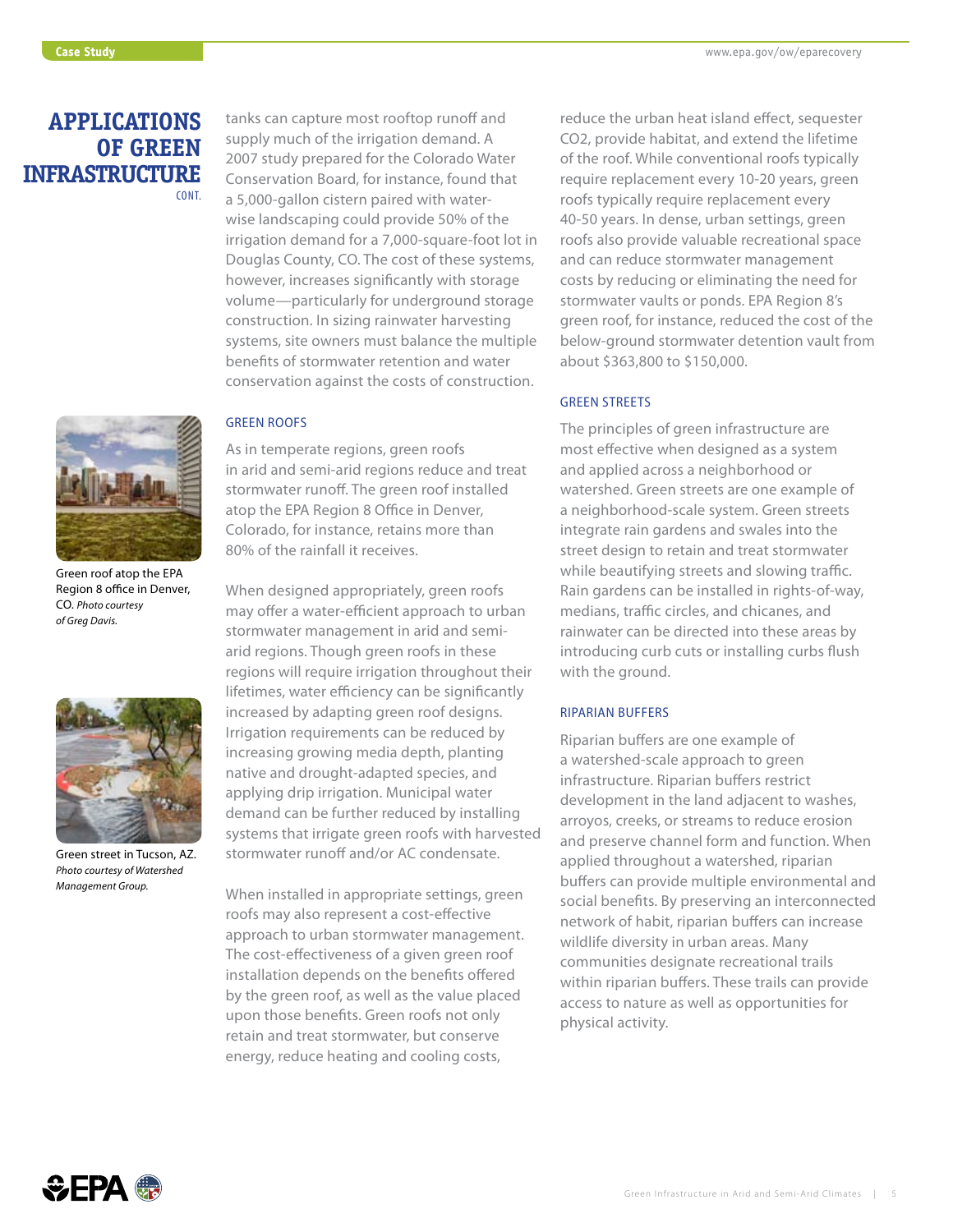### **IN ARID AND SELECTING AND MAINTAINING VEGETATION SEMI-ARID CLIMATES**

 To establish green infrastructure in arid and semi-arid climates, particular care must be given to the selection and maintenance of expressed skepticism about the viability of vegetated practices in water-limited regions, appropriately designed practices will not only conserve water resources as well. The key water-limited regions is to follow the principles of xeriscaping. vegetation. Though some planners have be effective and sustainable, but will to selecting and maintaining vegetation in

 This section reviews these principles and discusses their application to particular green infrastructure practices.

 create a plan balancing water supply and demand. By preparing a site water budget, densities that best meet their aesthetic 1. **Create a plan.** The first step in designing landscape features that can remain healthy and attractive with limited irrigation is to designers can choose the plant species and objectives while reducing water demand.

 The numbers required to prepare a site water budget include annual or monthly precipitation, mature plant size, and annual  or monthly plant water needs. Annual water budgets will generally be appropriate at native densities, while monthly water with exotic plants and higher plant densities. for landscapes consisting of native plants budgets will be more effective for landscapes

 Arizona Municipal Water Users Association's the local Cooperative Extension office, local chapter of American Society of Landscape contractors, native plant societies, Comprehensive lists of plant water requirements for Arizona plants are provided by Brad Lancaster's *Rainwater Harvesting for Drylands and Beyond, Volume 1* and the *Landscape Plants for the Arizona Desert*. In other areas, landscape designers may consult Architects, local association of landscape or nurseries.

*Plant selection for rain gardens: Bear in mind the potential for occasional inundation. Though standing water should last no more than 72 hours, plants located at the lowest elevations should be able to tolerate inundation.* 



Rain gardens fed by passive rainwater harvesting border the buildings and parking lots of the TAXI redevelopment project in Denver, CO. The rain gardens beautify the site, reduce the urban heat island effect, and provide habitat, while reducing runoff to the nearby South Platte River. *Photo courtesy of Wenk Associates.* 

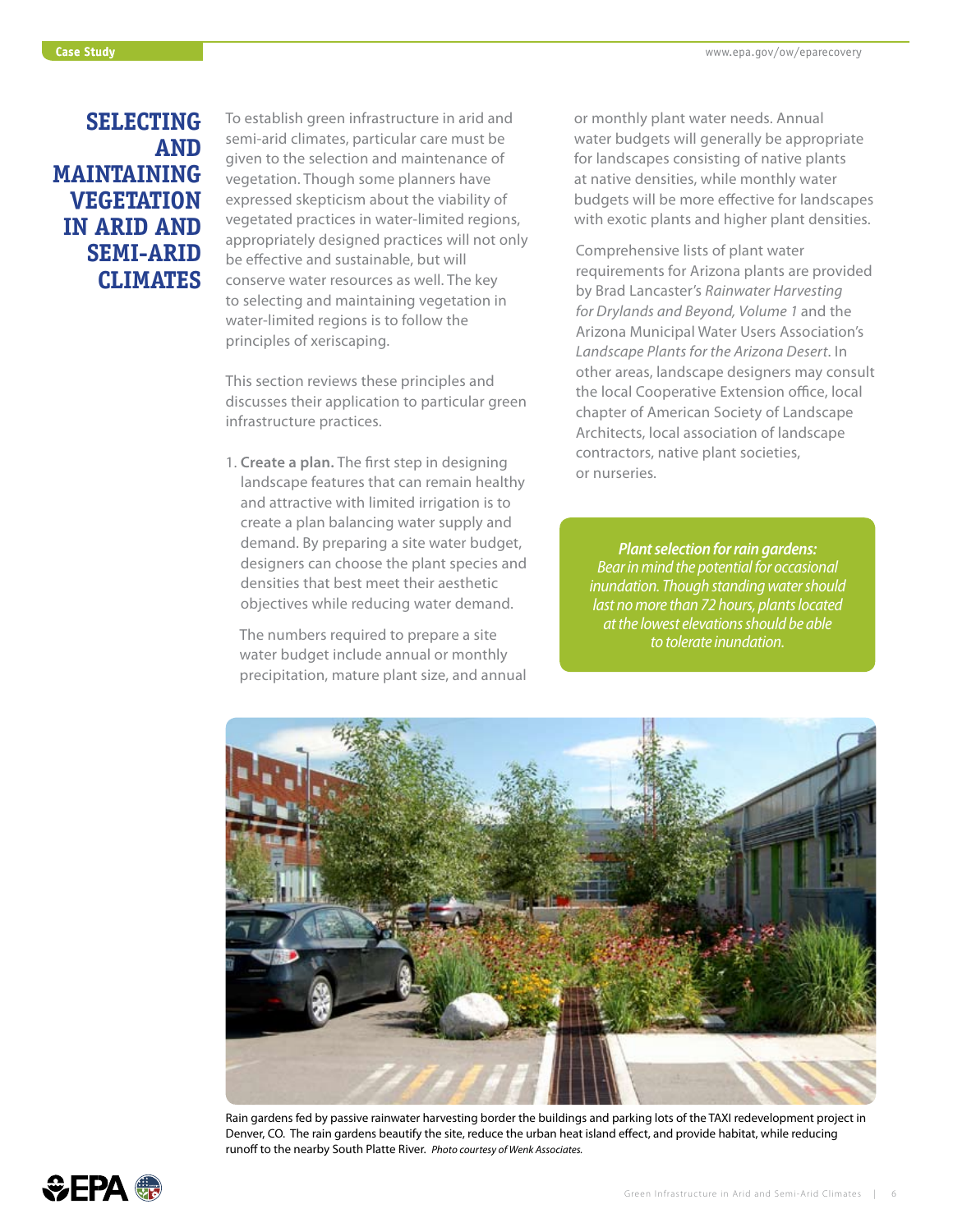### **IN ARID AND SELECTING AND MAINTAINING VEGETATION SEMI-ARID CLIMATES**  cont.

 2. **Use low water use plants.** Native and reduce, if not eliminate, the irrigation requirements of green infrastructure practices. Note that low water use plants do not exclude trees. On the contrary, infrequent watering, and are particularly drought-tolerant plants can drastically drought-adapted trees thrive on deep, suitable for green infrastructure practices.

> *- - should be low growing, self shading, Plant selection for green roofs: Bear in mind the hot, windy environment, the difficulty of accessing most rooftops, and the importance of maintaining the roof structure. Green roof plants and self-propagating, and should have shallow root systems.*

 systems will be most efficient when plants are grouped according to their water needs, and when the frequency and depth of irrigation is adjusted according to plant four times per year, and in warm months, 3. **Use efficient irrigation systems.** Irrigation type, plant maturity, and season. Irrigation schedules should be adjusted at least

 irrigation should take place during the night or early morning. Drip or low flow irrigation techniques will minimize evaporation, runoff, and weed growth.

- are essential to retain soil moisture, sustain Poor site soils can be amended with 4. **Consider soil amendments.** Healthy soils vegetation, and treat stormwater runoff. organic material.
- water retention and pollutant removal while weeds. Note, however, that many desert trees and shrubs react poorly when their 5. **Use mulch.** Organic mulch can increase building soil structure and suppressing trunks come in contact with mulch.
- 6. **Maintenance.** All landscapes require maintenance, and xeriscaping is no exception.

When applied to rain gardens, swales, green roofs, and green streets, these principles will produce sustainable green infrastructure practices that require minimal irrigation. Because these practices will often replace very water intensive conventional landscaping, the net effect will be a dramatic decline in water use.



This rainwater cistern installed at a residence in Tucson, Arizona supplies water for citrus trees and a small vegetable garden, as well as native plants. *Photo courtesy of Technicians for Sustainability.* 

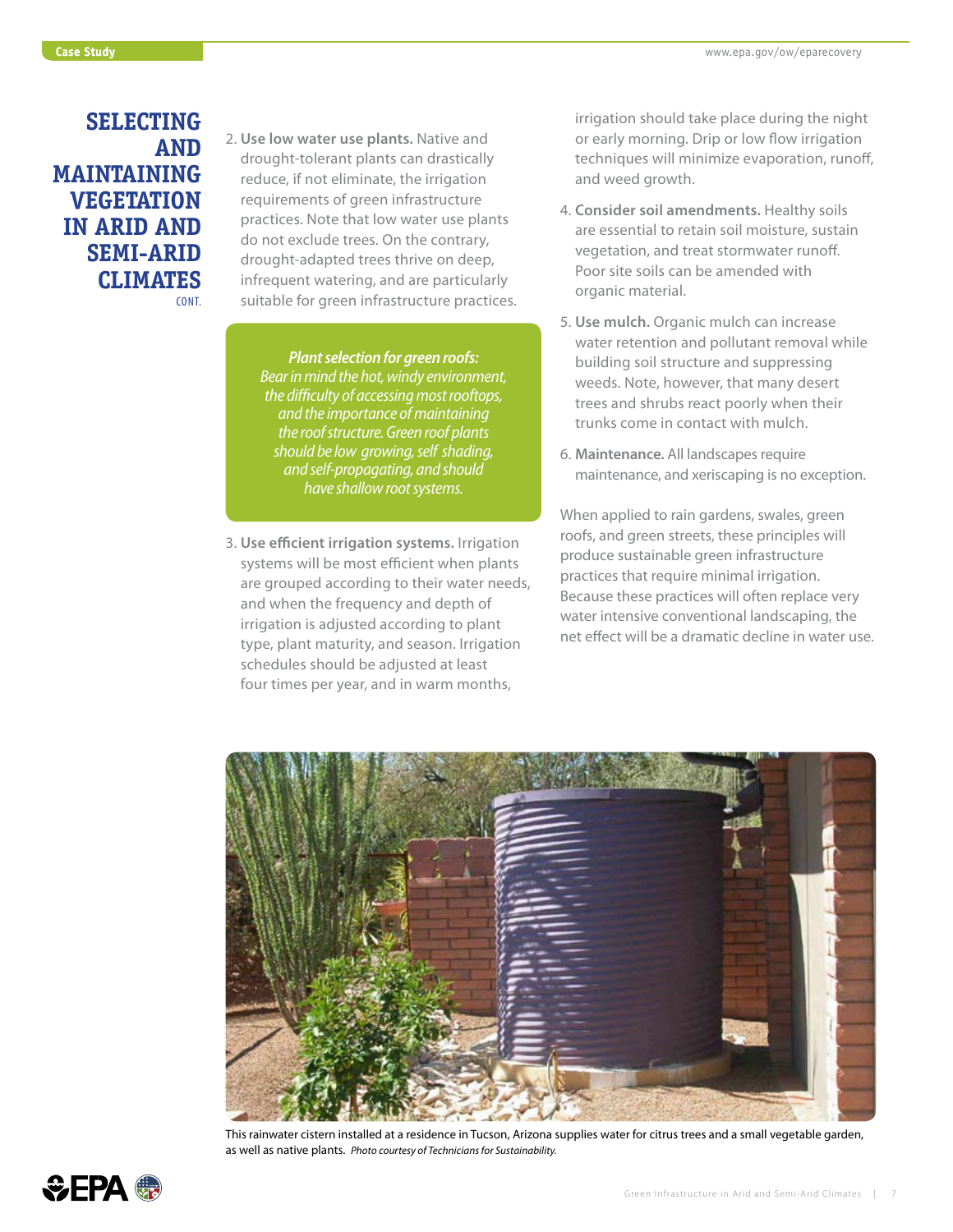### **LAW IN THE NAVIGATING WATER RIGHTS ARID AND SEMI-ARID WEST**

 semi-arid West must recognize and adapt to the complex legal landscape associated with water rights law. In most western states, water law is based on the doctrine of prior appropriation. According to this doctrine, the diversion and appropriation ("first in time, first in right"). Green infrastructure approaches in the arid and use of state waters requires a water right, and water rights are allocated based on the time of

 infrastructure practices, but the application of this doctrine to rainwater harvesting does jurisdiction over precipitation? Does active rainwater harvesting require a water right? Each state offers its own answers, and in many This doctrine does not affect most green raise several questions. Does the state have

 that promote rainwater harvesting, others are formal policy at all. states, these answers continue to evolve. While some states have developed laws and policies extremely restrictive, and still others have no

 The table below summarizes the present stance of 11 western states toward rainwater harvesting. The table:

- • Identifies the agency responsible for the administration and enforcement of state water law;
- • Indicates whether the state has jurisdiction over atmospheric rainwater;
- • Indicates whether a permit would be required to harvest and use rainwater; and
- harvesting permits if they are required. • Identifies who may apply for rainwater

| State             | <b>Responsible Agency</b>                                                                                                              | <b>Jurisdiction</b><br>over<br>Atmospheric<br>Water? | <b>Permit Required?</b>                                                                                                                   | Who May Apply for Permit                                                                                                                                                                                                                                 |
|-------------------|----------------------------------------------------------------------------------------------------------------------------------------|------------------------------------------------------|-------------------------------------------------------------------------------------------------------------------------------------------|----------------------------------------------------------------------------------------------------------------------------------------------------------------------------------------------------------------------------------------------------------|
| Arizona           | Arizona Department of Water<br><b>Resources</b>                                                                                        | <b>No</b>                                            | <b>No</b>                                                                                                                                 | <b>NA</b>                                                                                                                                                                                                                                                |
| California        | California Environmental<br>Protection Agency, Division<br>of Water Rights                                                             | No                                                   | No                                                                                                                                        | <b>NA</b>                                                                                                                                                                                                                                                |
| Colorado          | Colorado Division of Water<br><b>Resources</b>                                                                                         | Yes                                                  | Yes. Colorado law identifies<br>properties that may apply<br>for a permit                                                                 | 1. Residential properties that are<br>supplied by a well (or could qualify<br>for a well permit) and are not served<br>by a municipality or water district<br>2. Developers wishing to apply for<br>approval to be one of 10 statewide<br>pilot projects |
| Idaho             | Idaho Department of Water<br>Resources                                                                                                 | <b>No</b>                                            | No                                                                                                                                        | <b>NA</b>                                                                                                                                                                                                                                                |
| Montana           | <b>Montana Department</b><br>of Natural Resources<br>& Conservation, Water<br><b>Resources Division, Water</b><br><b>Rights Bureau</b> | Yes                                                  | Yes                                                                                                                                       | No formal policy                                                                                                                                                                                                                                         |
| Nevada            | State of Nevada, Department<br>of Conservation & Natural<br>Resources, Division of Water<br>Resources                                  | Yes                                                  | Technically, yes                                                                                                                          | Applications not accepted                                                                                                                                                                                                                                |
| <b>New Mexico</b> | New Mexico Office of the<br><b>State Engineer</b>                                                                                      | <b>No</b>                                            | <b>No</b>                                                                                                                                 | <b>NA</b>                                                                                                                                                                                                                                                |
| Oregon            | Water Resources Department                                                                                                             | Yes                                                  | No. Oregon law exempts<br>"the collection of<br>precipitation water from an<br>artificial impervious surface"<br>from permit requirements | <b>NA</b>                                                                                                                                                                                                                                                |
| Utah              | <b>Utah State Engineer</b>                                                                                                             | Possibly                                             | Yes                                                                                                                                       | No formal policy                                                                                                                                                                                                                                         |
| Washington        | <b>Washington Department</b><br>of Ecology                                                                                             | Possibly                                             | No                                                                                                                                        | <b>NA</b>                                                                                                                                                                                                                                                |
| Wyoming           | Wyoming State Engineer and<br><b>Board of Control</b>                                                                                  | Yes                                                  | Technically, yes, but<br>residential rainwater<br>harvesting is regarded as<br>de minimus                                                 | No formal policy                                                                                                                                                                                                                                         |